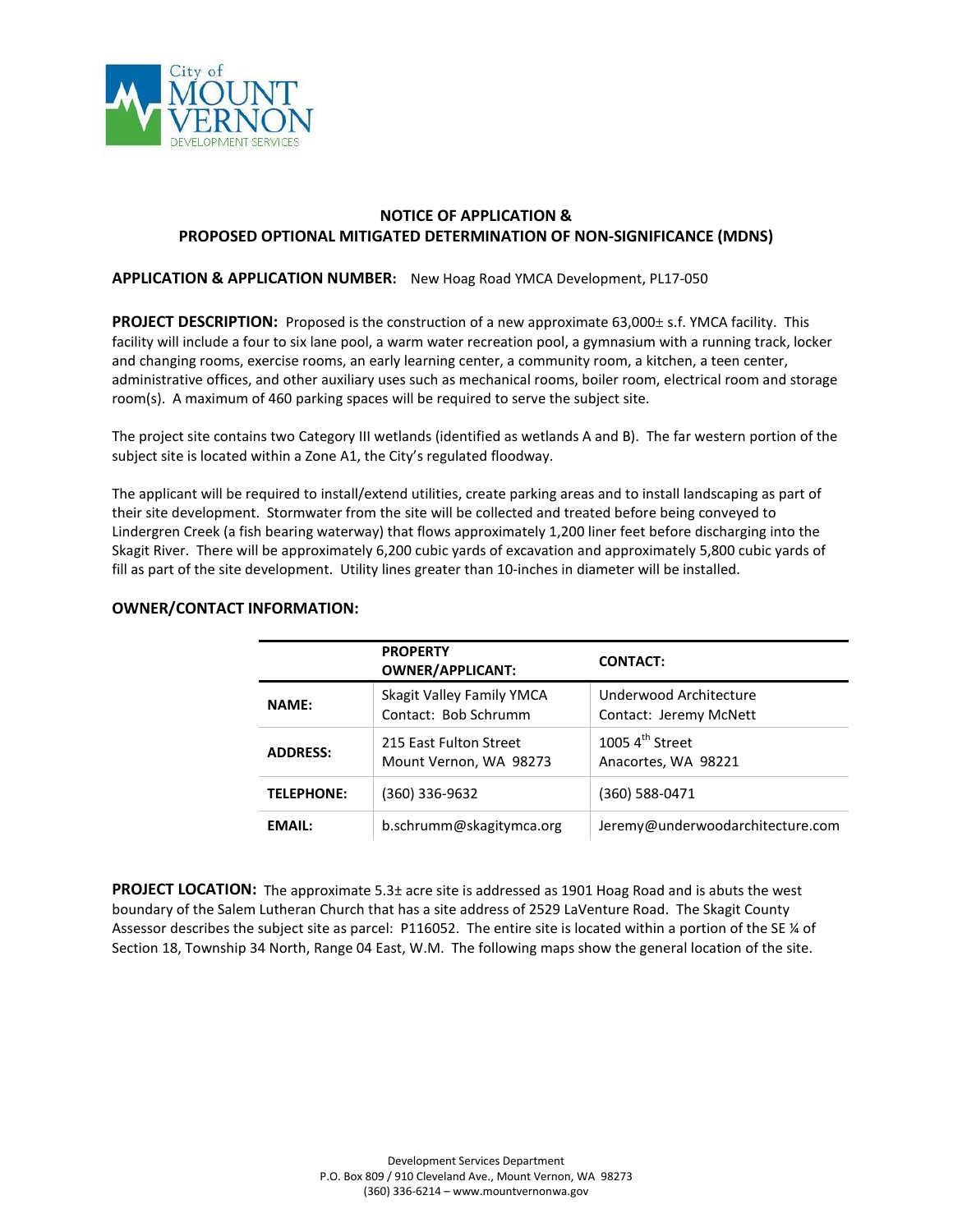



Development Services Department P.O. Box 809 / 910 Cleveland Ave., Mount Vernon, WA 98273 (360) 336-6214 – www.mountvernonwa.gov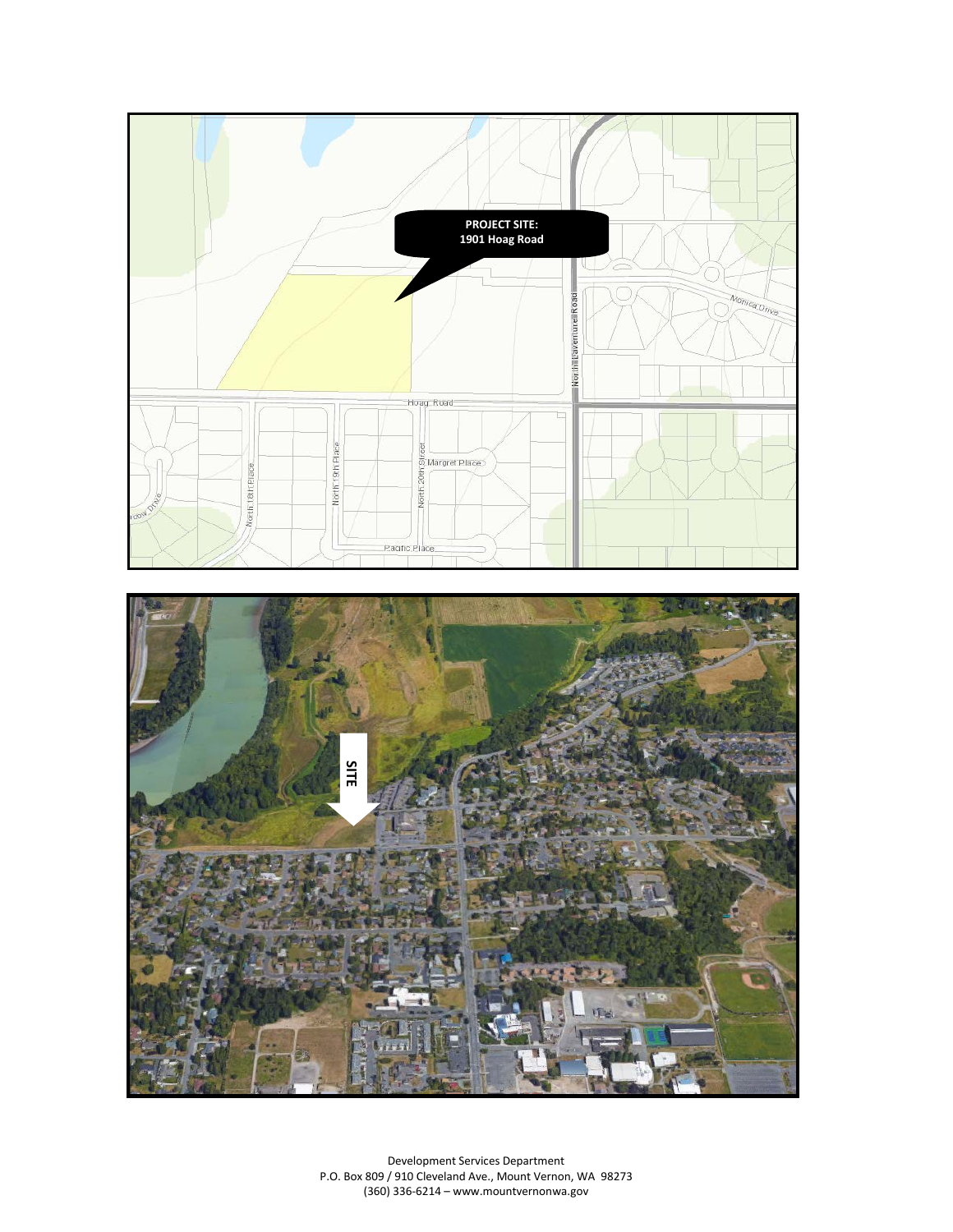**OPTIONAL MITIGATED DETERMINATION OF NON-SIGNIFICANCE (MDNS):** As the Lead Agency, the City of Mount Vernon has determined that significant environmental impacts are unlikely to result from the proposed project. Therefore, as permitted under the RCW 43.21C.110, the City of Mount Vernon is using the Optional MDNS process to give notice that a MDNS is likely to be issued. Comment periods for the project and the proposed MDNS are integrated into a single comment period. There will be no comment period following the issuance of the Threshold Mitigated Determination of Non-Significance (MDNS). A 10-day appeal period will follow the issuance of the MDNS.

| <b>DETAILS:</b>                     |                                                                                                                                                                                       |                                                          |                               |  |  |
|-------------------------------------|---------------------------------------------------------------------------------------------------------------------------------------------------------------------------------------|----------------------------------------------------------|-------------------------------|--|--|
| <b>Permit Application</b><br>Date:  | April 28, 2017                                                                                                                                                                        | <b>Counter Complete:</b><br><b>Technically Complete:</b> | April 28, 2017<br>May 8, 2017 |  |  |
| <b>Permits/Review</b><br>Requested: | Site Plan Approval, Critical Area<br>Permit, SEPA, Floodplain<br>Development Permit, Traffic<br>Concurrency Approval, Building<br>Permit, Fill & Grade Permit,<br>Right-of-Way Permit | Other Permits that may be<br><b>Required:</b>            | None Known                    |  |  |

**CONSISTENCY OVERVIEW:**

| Zoning:                                                                                                                         | Public (P) | <b>Comprehensive Plan:</b>                                                                                                                                                                                                                                                                                                                                                                                                                                                                                              | Church (CH) |  |
|---------------------------------------------------------------------------------------------------------------------------------|------------|-------------------------------------------------------------------------------------------------------------------------------------------------------------------------------------------------------------------------------------------------------------------------------------------------------------------------------------------------------------------------------------------------------------------------------------------------------------------------------------------------------------------------|-------------|--|
| <b>Environmental Documents that Evaluate</b><br>the Proposed Project:                                                           |            | Preliminary Drainage Report dated March 2017 from Davido<br>Consulting Group, Wetland Delineation Confirmation and Rating<br>Update dated March 6, 2017 from Graham-Bunting Associates,<br>Preliminary Geotechnical Report dated February 9, 2017 from<br>GeoEngineers, SEPA Checklist, Cultural Resources Assessment<br>dated January 2017 from ASM Affiliates, Traffic Concurrency<br>Report dated January 18, 2017 from Transportation Solutions,<br>Inc., and Site Plans dated April 26, 2017 from DCG Architecture |             |  |
| <b>Development Regulations Used for Project</b><br>Mitigation:                                                                  |            | The project is subject to the City's SEPA Code, Critical Areas<br>Ordinance, the Comprehensive Plan, Subdivision and Zoning<br>Code, Drainage, Engineering and Concurrency Requirements and<br>other applicable local, state and federal regulations as<br>appropriate.                                                                                                                                                                                                                                                 |             |  |
| To receive additional information regarding<br>this project contact the CEDD Department<br>and ask to become a party of record: |            | Rebecca Lowell, Senior Planner<br>Development Services Department<br>City of Mount Vernon<br>910 Cleveland Avenue, Mount Vernon WA 98273<br>Telephone - 360-336-6214; Facsimile - 360-336-6283                                                                                                                                                                                                                                                                                                                          |             |  |